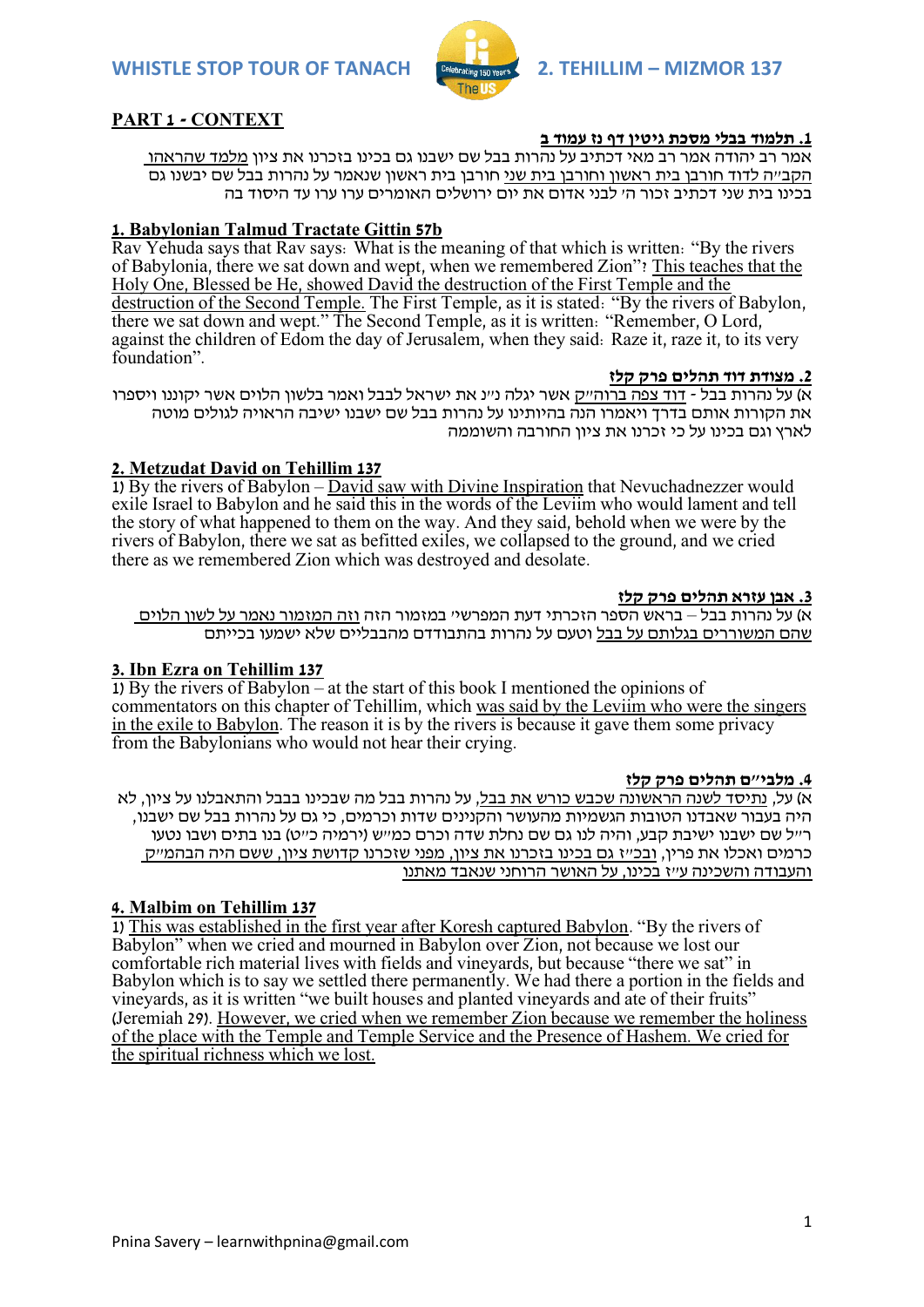

# **PART 2 - CONTENT**

## **.5 תהלים פרק קלז**

א( עַ ַ֥ל נַהֲ ר֨ ֹות׀ בָּ בֶֶ֗ ל שָּ ָׁ֣ ם יָָּ֭ שַ בְ נּו גַם־בָּ כִ ִ֑ ינּו **בְְּ֝ זָכְ ר ֵ֗ נּו** אֶ ת־צִ יּֽ ֹון ב) עַל־עֲרַבֵים בִּתוֹכֵה תַּלִּינוּ כִּנֹּרוֹתֵינוּ ג) כֵּי שַׁם שֵׁאֱלֵוּנוּ שׁוֹבֵינוּ דְבְרֵי־שֵׁיר וְתוֹלָלֵינוּ שִׂמְחַה שִֵירוּ לָנוּ מִשֵּׁיר <u>צִיּוֹן</u> ד) אֵיךְ נַשֵיר אֶת־שִיר־יִקוַק עַל אַדְמֵת נֵכֵר ָה) אָם־<mark>אִשָּׁכַּחַד</mark>ָּ יִרוּשָׁלָם <mark>תָּשָׁכַּח</mark> יִמֵינִי ו) תִדְבַק־לְשִׁוֹנִ<sup>וֹ</sup> לַחְכַּי אִם־לֹא **אִזְכִּרְכִי** אִם־לֹא אַעְלָה אַת־יְרוּשֶׁלֶם עָל רֹאִשְׁ שַמְחִתֵּי ז( **זְ כ ֹ֤ ר** יְקֹוָּ֨ק׀ לִבְ נ ֵ֬ י אֱ דֶ֗ ֹום א ת֘ יִּ֤ ֹום יְ ּֽ רּושָָּׁ֫ לִִַַָּ֑֥ם הָָּ֭ אָֹּׁ֣ מְ רִ ים עָּ ִּ֤רּו׀ עָּ ִ֑רּו עֶַ֗ ד הַ יְסַ֥ ֹוד בָּ ּֽ ּה ח) בַּת־בַּבָּ֫ל הַשְׁדָּ֫וּדֵה אַשְׁרֵי שֶיֹּשֶׁלֶּם־לֵדְּ אֶת־גְּמוּלֶדְ שֶׁגַּמֵלֶתּ לֵיוּ ָט) אַשְׁרֵיוֹ שֵיּאֹחֶז וְנִפֵּאָ אֶת־עַלְלָיִךְ אֶל־הַסֶּלַע

# **5. Tehillim Chapter 137**

1) By the rivers of Babylon, there we sat, sat and wept, as we **thought** of Zion. 2) There on the poplars we hung up our lyres 3) for our captors asked us there for songs, our tormentors, for

amusement, "Sing us one of the songs of Zion." 4) How can we sing a song of the Lord on alien soil? 5) If I forget you, O Jerusalem, let my right hand wither<sub>i</sub> 6) let my tongue stick to my palate if I cease to think of you, if I do not keep Jerusalem in **memory** even at my happiest hour. 7) **Remember**, O Lord, against the Edomites the day of Jerusalem; when they said, "Raze her, raze her to her very foundations!" 8) Fair Babylon, you predator, a blessing on him who repays you in kind what you have inflicted on us; 9) a blessing on him who seizes your babies and dashes them against the rocks!



"By the rivers of Babylon, there we sat down, yea, we<br>went when we remembered Zion. We hanged our harps the Lord's song in a strange land? Psalm 137:1,2,4

| Verses  | Topic              | Tense   |
|---------|--------------------|---------|
| -4      | Mourning over Zion | Past    |
| $5 - 6$ | Love for Jerusalem | Present |
| 7-9     | Desire for revenge | Future  |

### **.6 דברים פרק יא**

יא) וְהַאֲרֵץ אֲשֶּׁר אֲתֵּ֫ם עֹבְרֵים שַׂמַּה ׁלְרִשְׁתֶּ֫הּ אֱרֵץ הָרִים וּבְקָעֶת לִמְטֵר הַשָּׁמַיִם תִּשְׁתֵּה־מֶּיִם ּיב) אֶרִץ אַשְר־יִקוֹק אַלקיֹד דֹּרְש אֹתָה תַּמִ֫יד עִינוֹ יקוֹק אַלְקִידְ בַּה מִרשִית הַשְּׂנָה וְעַד אַחְרִית שִׁנָּה:

## **6. Devarim 11: 11-12**

But the land you are about to cross into and possess, a land of hills and valleys, soaks up its water from the rains of heaven. It is a land which the Lord your God looks after, on which the Lord your God always keeps His eye, from year's beginning to year's end.

# **PART 3 - CONCEPTS**

### **.7 משנה ברורה סימן א ס"ק יא**

יא) חורבן בה״מ - כתב של״ה שבכל סעודה יאמר על נהרות בבל ובשבת [כ] וכן בימים שאין אומרים בהם תחנון יאמר שיר המעלות בשוב ד' וגו'. והעיקר שידע מה קאמר ]כא[ ואחר כונת הלב הן הדברים

# **7. Mishna Berura 1:11**

The Shelah writes that at every meal one should recite (before benching) "By the rivers of Babylon" and on Shabbat and days when one does not recite Tachanun, one should recite "A song of ascents. When the Lord returned etc". And the fundamental thing is that one should say the words with meaning.